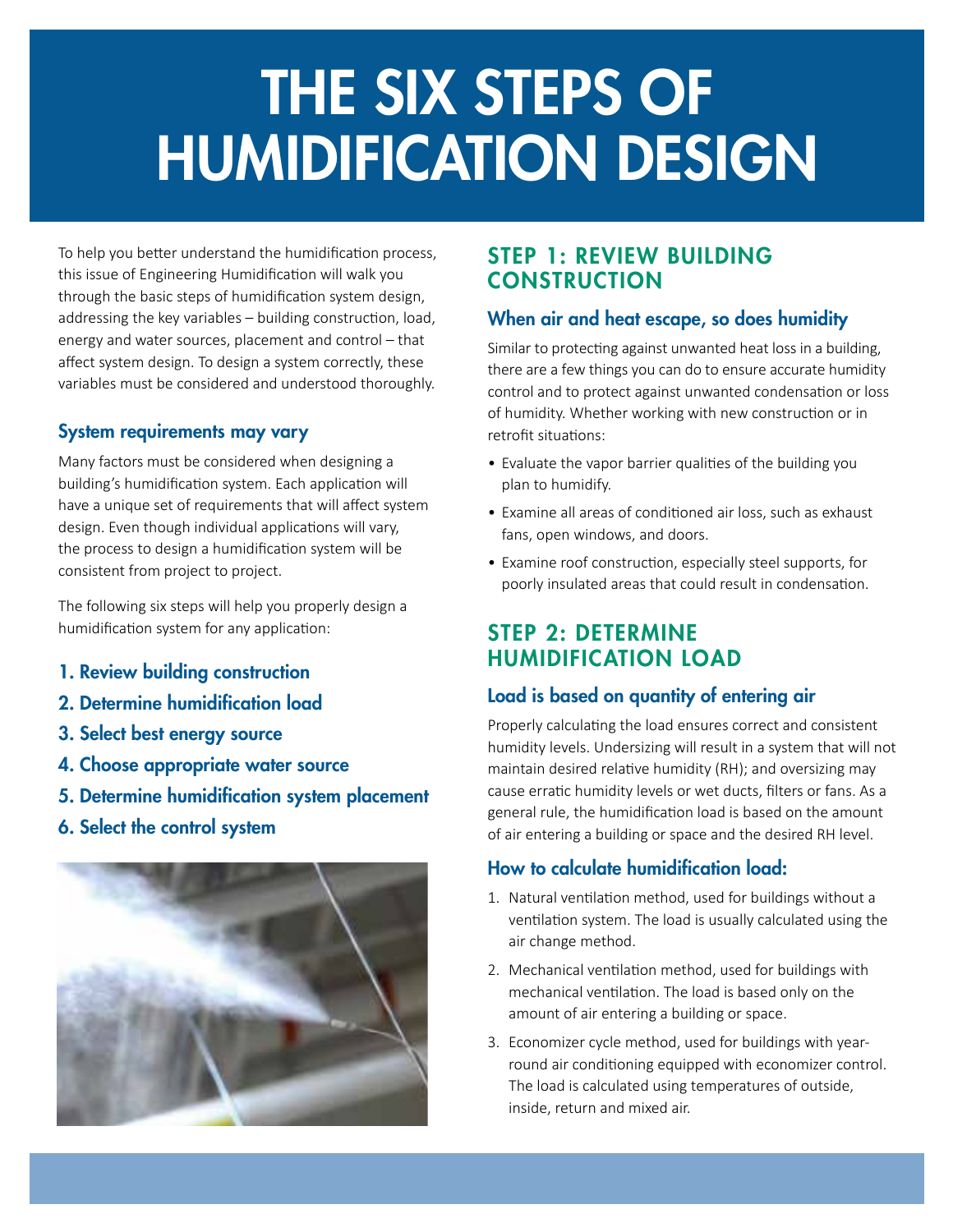# STEP 3: SELECT THE BEST BEST ENERGY SOURCE

#### Energy use is an important consideration

A litre of water requires approximately 0.74 kW to vaporize. When selecting a humidification system, remember that six to seven grams of water are typically required for every kilogram of outside air introduced.

## Two major types of humidifiers

- Isothermal systems use heat from an external source to create humidity. Electricity, natural gas, hot water and boiler steam are isothermal heat sources used to boil water into steam for humidification.
- Adiabatic systems use heat from the surrounding air to change water into vapor for humidification (evaporation). Wetted media, high pressure, foggers and ultrasonic technologies are typical adiabatic systems.

#### Why choose isothermal?

- If there is an on-site boiler or hot water source, direct steam injection or a heat-exchanger-type isothermal system may be most appropriate. Consider using a steam-to-steam system to avoid direct injection of boiler chemicals (see box, right).
- Electric hot element systems easily integrate. Because of their relatively small size and ease of integration into existing systems, electric element humidification systems can be used for virtually any application.
- The economic benefits of natural gas. Gas-fired humidification systems can offer dramatic energy savings over electric systems.

#### When is adiabatic appropriate?

• Is the supply air warm and dry? If so, your humidification needs may be met by an adiabatic system such as a fogger, which uses sensible heat in the air for its energy source. In the right environment, these systems can be very economical due to the cooling effect they provide. Exercise caution, however, when applying to standard commercial applications with short absorption distances and low discharge air temperatures.

# STEP 4: CHOOSE THE APPROPRIATE WATER SOURCE

#### Types of water vary

Humidification systems operate using a variety of water types:

- Potable (tap) water, directly from a city or well water source.
- Softened water, either heated or unheated.
- Reverse osmosis (RO) water, which has gone through a filtering process to remove most of the minerals, as well as some contaminants.
- Deionized (DI) water, which is generally considered to be the purest water. DI water is used where the steam must be of high quality and free of minerals and contaminants, and where uninterruptable service is required.
- Direct injection of boiler water. See box below for discussion about choices when using on-site steam.

#### CHOICES WHEN USING ON-SITE STEAM

*Using on-site steam for humidification can be a good economic choice. Pressurized steam can be directly injected into the airstream or it can be run through a heat exchanger to heat tap, softened or DI/RO water for humidification steam (see Figure 1).*

*Chemically-treated boiler steam may affect indoor air quality. Many humidifier users are finding that chemically treated, boiler-generated steam is unsuitable for direct injection humidification. This is because boiler water is treated with anticorrosion chemicals that are then emitted with the steam into the occupied space. These chemicals have been found to irritate eyes and skin, and aggravate respiratory disorders such as asthma. In addition, they can accelerate the aging process of certain materials like paper and wood, an issue especially relevant to museums.*

*In your design, consider a closed loop humidification system (such as steam-to-steam) to prevent the discharge of chemically-treated steam into your building.*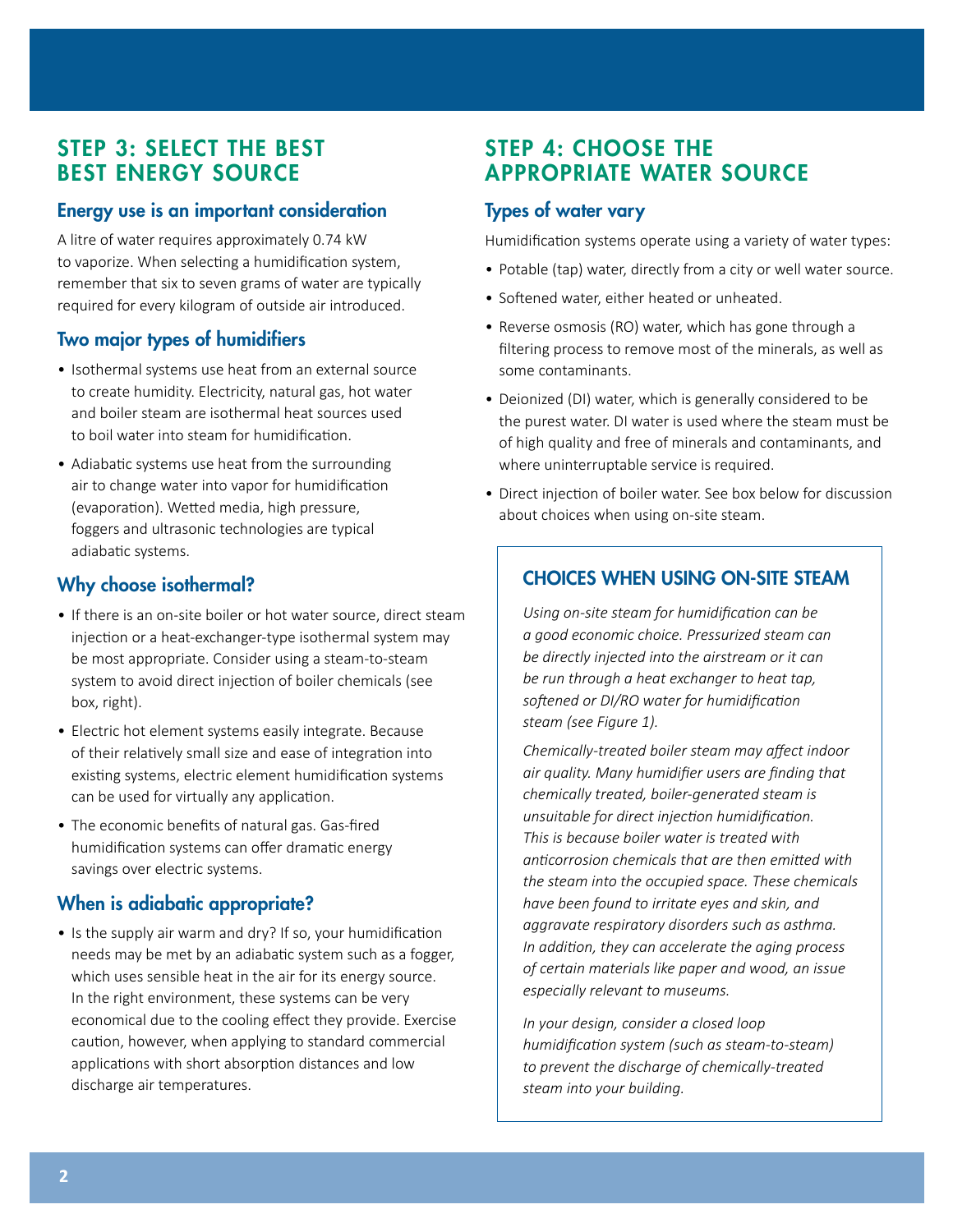#### Figure 1: Steam-to-steam evaporative humidifier

Principle of operation:

- 1. Makeup water enters the evaporating chamber through the automatic water makeup valve.
- 2. Pressurized steam passes through the modulating steam valve to the heat exchanger. Here it causes water in the chamber to boil creating secondary, evaporative steam for humidification.
- 3. Condensate from the heat exchanger passes through a steam trap and is returned to the boiler.
- 4. Humidification steam is dispersed into the airstream.



#### Water type affects performance

• Mineral concentration in the supply water directly relates to the amount of maintenance and cleaning your humidification system requires. The higher the mineral concentration, the more downtime required for cleaning. Environments that require a system to be continuously online should use demineralized (DI or RO) water. Systems using softened water can operate several seasons without the need for cleaning (regular inspections are recommended).

# STEP 5: DETERMINE HUMIDIFIER PLACEMENT

The humidification system generally consists of a vapor or steam humidifier and a dispersion assembly. The proper placement of these two components is crucial to the operating success of the humidification process. Usually, there is no single "right" placement for a humidifier. Much depends on the system design, its uses, and its applications. However, the following paragraphs and dispersion assembly placement examples are presented as guidelines for common situations.

#### First, check available absorption distance

Available absorption distance will affect system choice. Dispersed steam must be absorbed into the airflow

before it comes in contact with any duct elbows, fans, vanes, reducer, filters, or any object that may cause condensation and dripping. Not all humidification systems guarantee absorption within a short distance, so it is important to be aware of the available absorption distance early in your design process. (See box below)

#### Placement of adiabatic units

Adiabatic units need to be positioned in an AHU system where sufficient heat is available to vaporize the water being added. In most systems, this is downstream of the heating coil and upstream of the cooling coil. This allows the air to be preheated as needed. Typically, adiabatic units require an AHU extension.

#### FACTORS THAT AFFECT ABSORPTION

- *1. Mixing of air and steam. Uneven airflow across a dispersion unit may result in nonuniform mixing of steam with air, affecting absorption distance.*
- *2. ∆ RH (the difference between entering and leaving RH). As ∆ increases, more humidity needs to be dispersed into the air, and thus the absorption distance increases.*
- *3. Duct temperature. Cool air absorbs less than warm air and will require longer absorption distances.*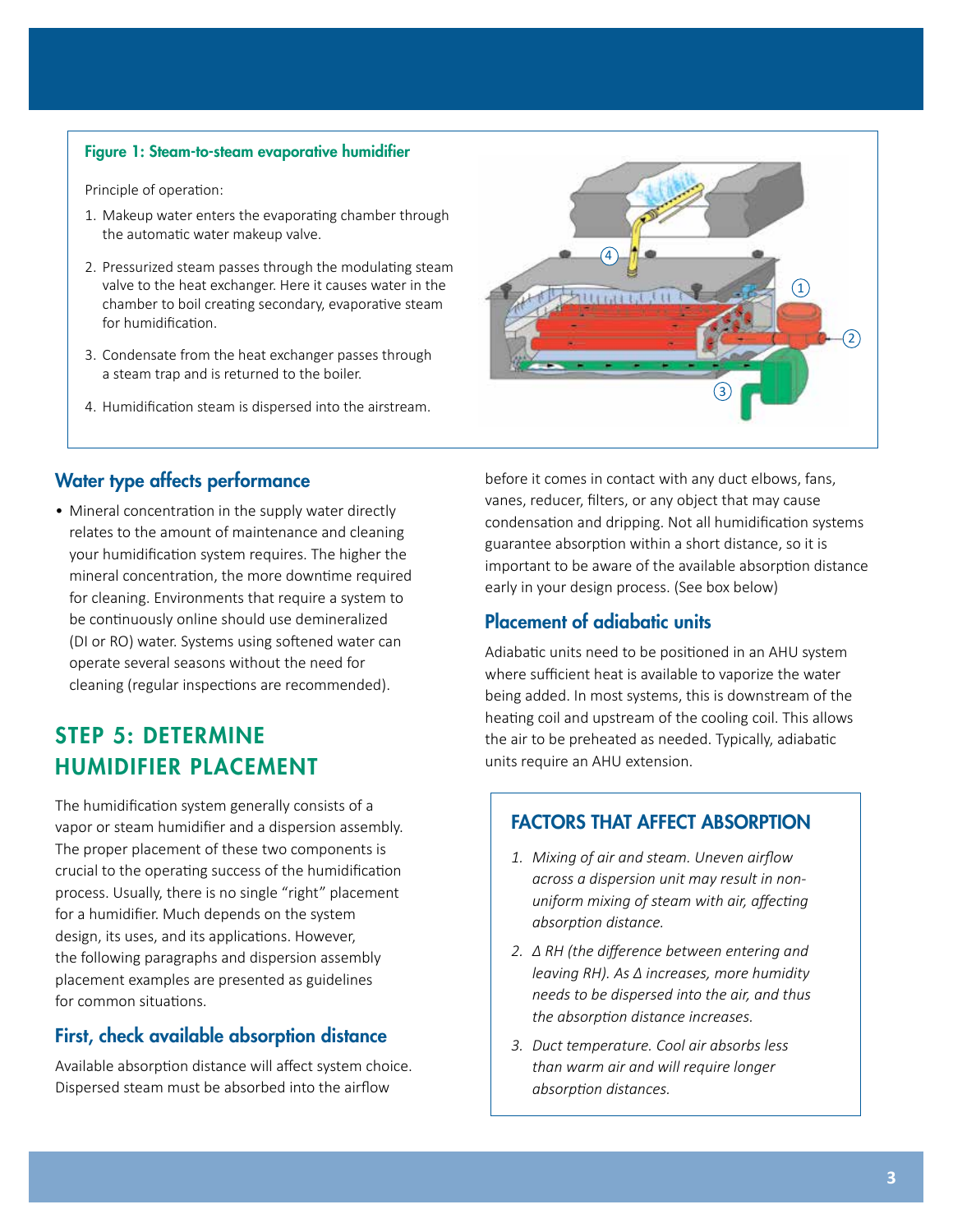

#### Placing a dispersion assembly in an AHU (see Figure 2)

- Location **A** is the best choice. Installing downstream of heating and cooling coils provides laminar flow through the dispersion unit, plus, the heated air provides an environment for best absorption. Use a multiple tube dispersion unit to ensure complete absorption of steam vapor before fan entry.
- Location **B** is the second-best choice. However, in change-over periods, the cooling coil may eliminate some moisture for humidification.
- Location **C** is the third-best choice. Air leaving a fan is usually very turbulent and may cause vapor to not absorb at the expected absorption distance. Allow for more absorption distance if installing downstream of a fan.
- Location **D** is the poorest choice. The cooler air at this location will require an increased absorption distance.

## Duct placement near an elbow (see Figure 3)

- Location **A** is the best choice. Better absorption will occur on the downstream side of an elbow than on the upstream side.
- Location **B** is the second-best choice. Installing upstream of an elbow may cause wetting at the turning vanes. In

cases where it is structurally impossible to avoid Location B, use a multiple tube dispersion unit to ensure complete absorption. Also, since more air flows along the outside " of a turn, better absorption will occur if the humidifier discharges proportionately more steam in that part of the airstream.

• At both locations, discharging steam against or perpendicular to the airstream gives slightly better mixing and absorption than discharging with the airstream.

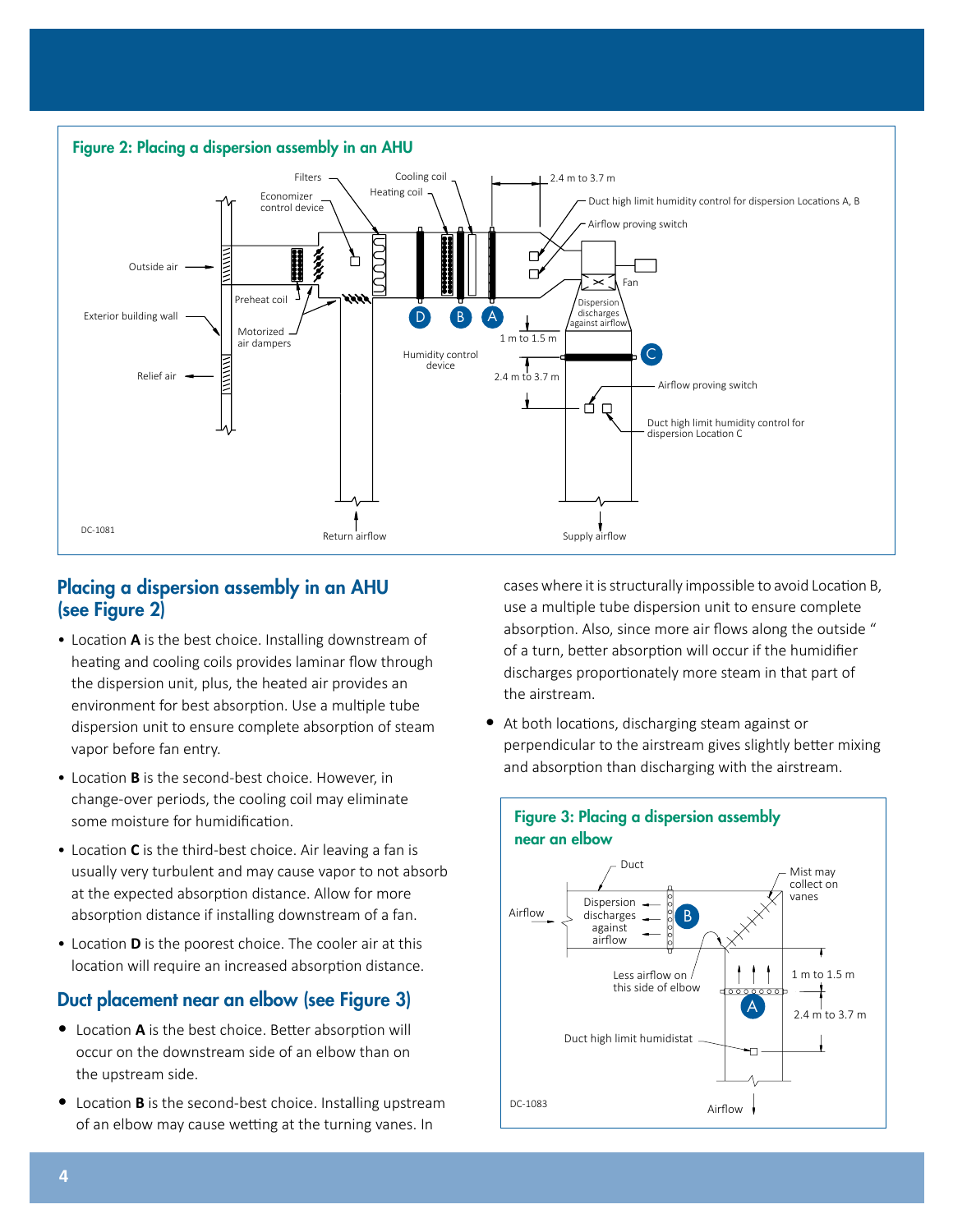#### Placement in a primary/secondary system (see Figure 4)

This type of system is commonly applied to hospitals with multiple surgery rooms served by a single air handler but with individual humidity control required for each surgery room. Placement of the primary humidification system is within the main air handling unit serving the general hospital areas to a design of 21 °C and 40% RH. The secondary humidification system would be located close to the point of steam discharge into the critical care areas requiring individual humidity control.

# STEP 6: SELECT THE CONTROL SYSTEM

A wide range of relative humidity control (±1% to ± 5% RH) is achievable with today's control technology; however, note that humidity control rests not only with the controls, but with the complete building system. Individual building dynamics, as mentioned in Step 1 and 4, can affect the accuracy and control of any humidification system.

#### Factors to consider when selecting humidity control

- Desired relative humidity set-point. Typical RH ranges are:
	- Comfort, static control: 35% to 60% RH
- Paper storage, printing: 40% to 50% RH
- Semiconductor manufacturing: 35% to 55% RH
- Health medical facilities: 35% to 75% RH
- Acceptable RH fluctuation. What is the acceptable variance from the desired RH set-point?
- Space temperature. Stable temperatures need to be maintained to accurately control humidity.
- Component quality. The control system is only as good as the least accurate component in the system. Many system difficulties can be eliminated by selecting humidity controls that match the application.

#### Sensor and transmitter locations are critical (see Figure 5)

Sensor or transmitter location has a significant impact on humidifier performance. In most cases, we recommend that you do not interchange duct and room humidity devices. Room humidity devices are calibrated with zero or little airflow, whereas duct humidity devices require air passing across them. Recommended sensor locations:

- **A** This is the ideal sensing location because this placement ensures the best uniform mix of dry and moist air with stable temperature control.
- **B** This location is acceptable, but the room environment may affect controllability, such as when the sensor is too close to air grilles, registers or heat radiation from room lighting.

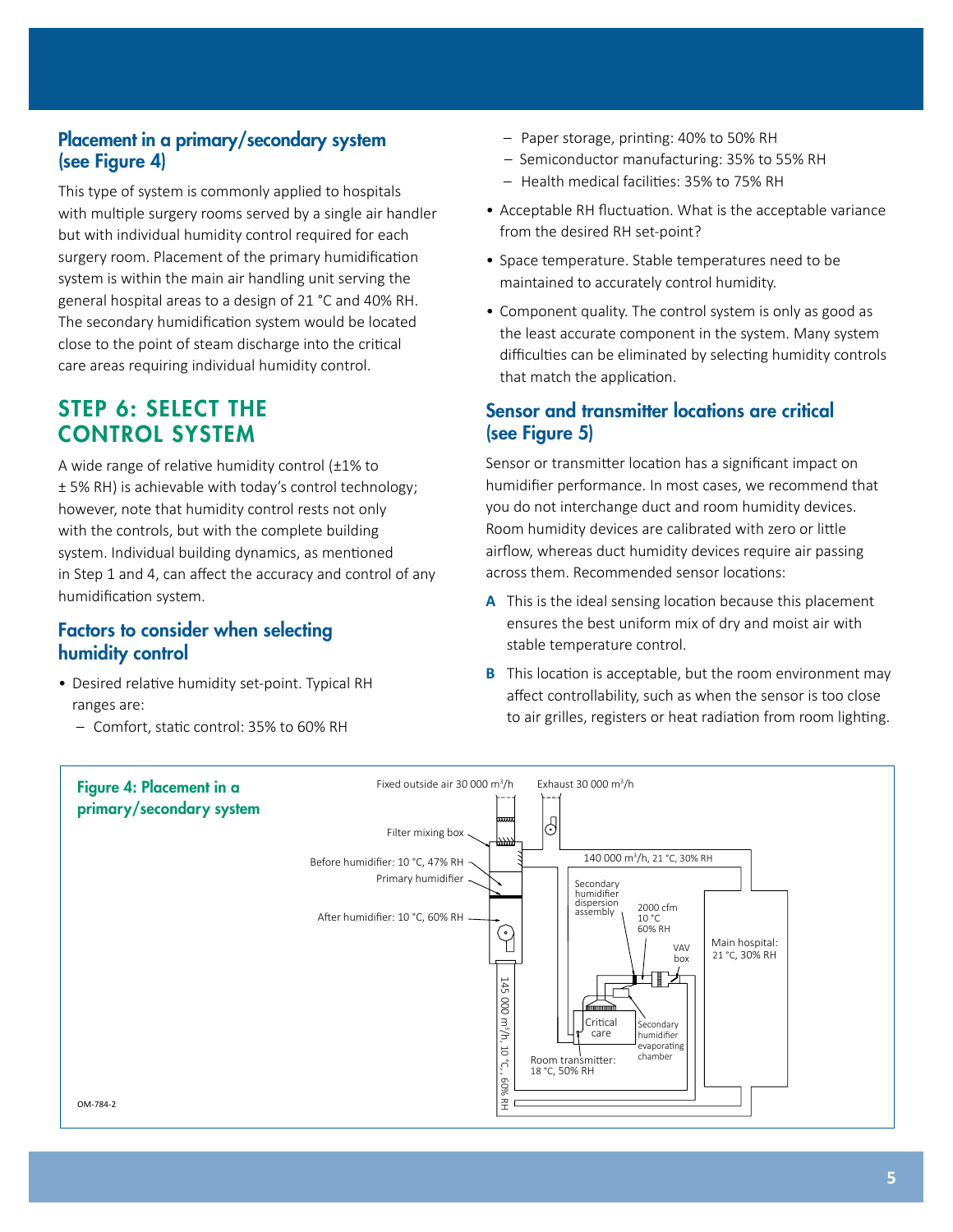- **C** This location is acceptable because it provides a good uniform mixture of dry and moist air, but if an extended time lag exists between moisture generation and sensing, make sure the control contractor extends the sampling time.
- **D** This location behind a wall or partition is acceptable for sampling the entire room if the sensor is near an air exhaust return outlet. This location is also typical of sensor placement for sampling a critical area.
- **E** These locations are not acceptable because they may not represent actual overall conditions in the space.
- **F** These locations are not acceptable. Do not place sensors near windows, door passageways or areas of stagnant airflow.
- **G** This is the best location for a duct high limit humidistat or humidity sensor.

#### Additional considerations

• A high-limit humidistat ensures that the RH does not exceed its set-point up to a maximum of 90% RH. It must be located past the point of steam absorption, which will vary depending on the dispersion device chosen.

- A VAV control package is used with variable air volume systems, which require a higher level of control than a constant air volume system. Changing air flow quantities, and the cooler supply air found in most VAV systems, require the use of both space- and duct-mounted humidity controls used in conjunction with a programmable logic controller, which modulates the output of the humidifier.
- An air flow proving switch will disengage humidifier operation if the fan stops.
- Cold-snap offset. Senses window temperature and temporarily lowers indoor RH to prevent condensation on the inside of windows when the outdoor temperature drops.

# EASY AS 1-2-3-4-5-6!

We hope this document has helped you understand the six steps of humidification design. Just remember that while a particular humidification application will have many unique variables, the humidification design process, no matter how many variables, always follows the same six steps. And also know that your DriSteem representative will be there to guide you and answer any questions you might have about humidification system design.

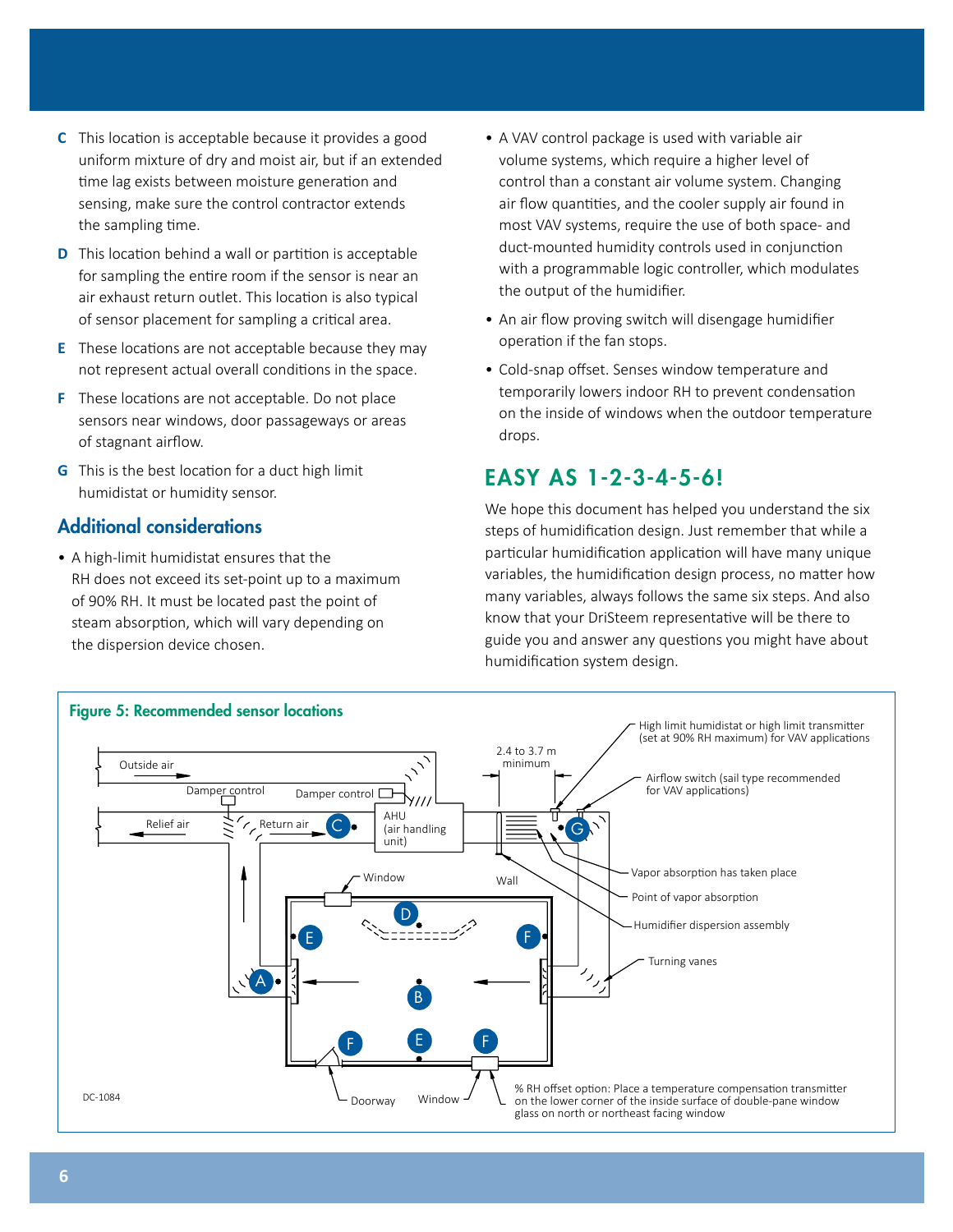# DRISTEEM SOLUTIONS FOR ANY ENVIRONMENT

| <b>Product</b>                        | <b>Maximum capacity</b>         | <b>Key features</b>                                                                                                     |
|---------------------------------------|---------------------------------|-------------------------------------------------------------------------------------------------------------------------|
| <b>PRESSURIZED STEAM</b>              |                                 |                                                                                                                         |
| Steam Injection                       | 1,808 kg/h                      | • Wide capacity range<br>• Economical to operate                                                                        |
| Ultra-sorb® Steam<br>Dispersion Panel | <b>POLITICIAL</b><br>1,234 kg/h | • Shortest absorption available<br>• No unnecessary heat gain<br>• Lower installation cost                              |
| STS <sup>®</sup> Humidifier           | 726 kg/h                        | • Economical clean steam<br>• Uses plant steam to produce chemical-<br>free humidification steam                        |
| <b>GAS</b>                            |                                 |                                                                                                                         |
| GTS <sup>®</sup> Humidifier           | 272 kg/h                        | • Lowest energy costs<br>· Ideal choice for larger systems with<br>high humidification demands                          |
| <b>ELECTRIC</b>                       |                                 |                                                                                                                         |
| RTS <sup>®</sup> Humidifier           | 147 kg/h                        | • Sustained quality and dependability<br>• Elegant cabinet-style humidifier that is<br>compatible with all water types. |
| Vaporstream <sup>®</sup> Humidifier   | 129 kg/h                        | · Industrial-grade<br>• Meets the humidification demands<br>of any building to ±1% accuracy                             |
| Humidi-tech® Humidifier               | 46 kg/h                         | • Compact cabinet-style<br>· Reliable, consistent humidification<br>in a complete package                               |
| CRUV <sup>®</sup> Humidifier          | 46 kg/h                         | • Compact<br>• Can be mounted inside an existing<br>system, including packaged AC units                                 |
| XT Series Humidifier                  | 130 kg/h                        | • Easy installation, wide range of models<br>• Maintenance is a simple cylinder<br>replacement                          |